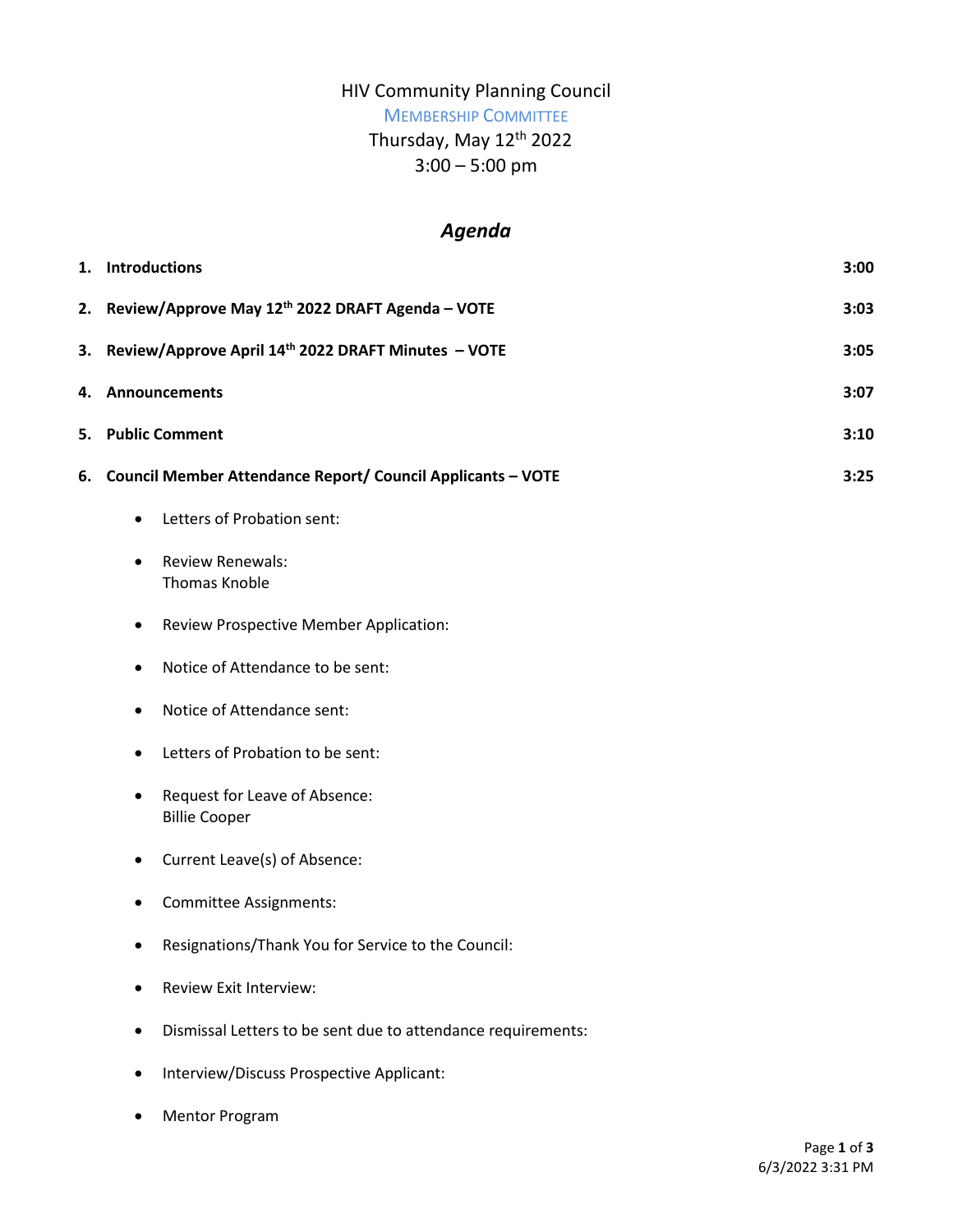#### **7. Demographic Information Update 4:00**

*The Committee will review the monthly demographic report.* 

#### **8. Council Recruitment**

*The Committee will discuss council member recruitment strategies.* 

#### **9. Next Meeting Date & Agenda Items – VOTE 4:30**

*The next Membership Committee meeting is tentatively scheduled for Thursday, June 9th 2022 over Zoom from 3-5 pm.* 

Parking Lot:

#### **11. Adjournment 5:00**

**Note: Agenda items are subject to change, postponement, or removal. Meeting agendas are considered to be in DRAFT form until reviewed and approved by Committee attendees.**

#### *MISSION STATEMENT*

## *TO RECRUIT, SCREEN, TRAIN, AND RETAIN COUNCIL MEMBERS, IN ACCORDANCE WITH THE VALUES AND BY-LAWS OF THE HCPC.*

## *HIV Community Planning Council*

*Administrative Office: 730 Polk Street 3rd Floor, San Francisco, CA 94109*

*San Francisco Department of Public Health Community Health, Equity & Promotion HIV Health Services 25 Van Ness Avenue, San Francisco, CA 94102*

The following services are available when requested by noon of the Friday before the Council meeting:

For American Sign Language interpreters, use of a reader during a meeting, or sound enhancement system, call (415) 674- 4768. For a large print copy of agenda or minutes in alternative formats, call (415) 674-4768.In order to accommodate persons with severe allergies, environmental illness, multiple chemical sensitivity or related disabilities, attendees at public meetings are reminded that other attendees may be sensitive to various chemical based products.

## **Know Your Rights under the Sunshine Ordinance**

Government's duty is to serve the public, reaching its decisions in full view of the public. Commissions, boards, councils and other agencies of the City and County exist to conduct the people's business. The Sunshine Ordinance assures that deliberations are conducted before the people and that City operations are open to the people's review. For information on your rights under the Sunshine Ordinance (Chapter 67 of the San Francisco Administrative Code) or to report a violation of the